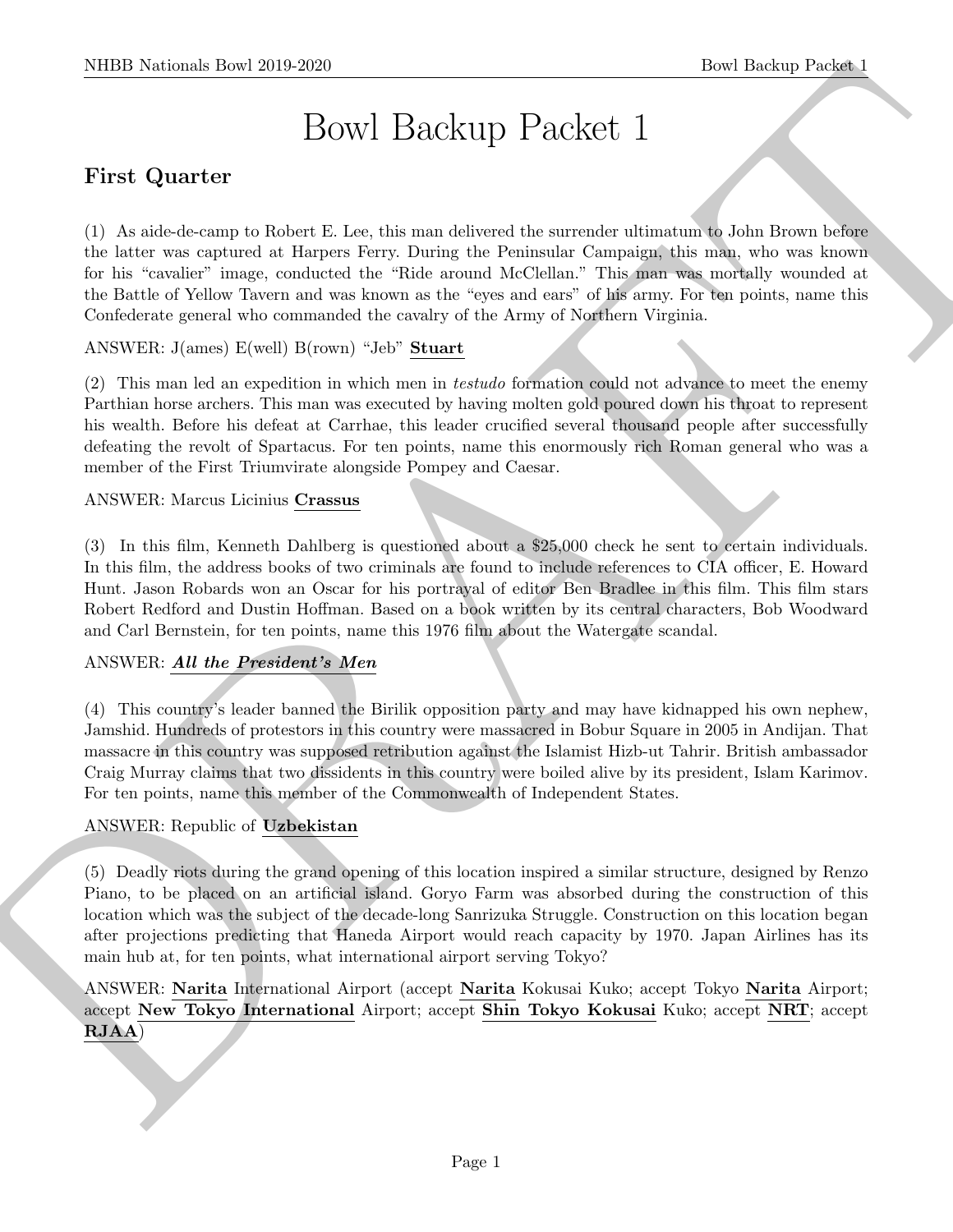(6) Estes Kefauver introduced the bill that called for this amendment, which dealt with a body introduced in Article II, Section 1 of the Constitution. Other than Minnesota, the central region in question in this amendment was the only source of electoral votes for Walter Mondale in 1980. A Home Rule Act established the office of mayor in the area affected by this amendment. For ten points, name this 1961 amendment that provided voting rights to the District of Columbia.

# ANSWER: 23rd Amendment

(7) These edible items were used to spread messages in a scheme conceived by Liu Bowen and future Hongwu Emperor Zhu Yuanzhang to overthrow the Yuan Dynasty. These edible items may have imprints of Lady Chang'e and are commonly eaten on the 15th day of a certain month. These food items received worldwide attention in 2019 when pro-democracy protestors in Hong Kong began using them as a symbol. For ten points, name these Chinese cakes named after a celestial object.

# ANSWER: Mooncake (accept Yuèbing)

(8) People of this ethnic group lost the Battle of Avarayr to the Sassanian empire. The greatest ruler of these people formed an alliance by marrying a non-Egyptian Cleopatra, prompting Lucius Licinius Lucullus to invade. The first Christian kingdom in the world was formed by this ethnic group, whose national symbol is Mount Ararat. The Orontid Dynasty was ruled by members of, for ten points, what Eurasian ethnic group based in and around Yerevan?

# ANSWER: Armenians

NIBB Notionals how 2010-2020<br>
(b) latest and an interaction and for the same<br>distribution of the Covernment Covernment of the control spin of the<br>same specified and the covernment of the Covernment Occurs that the Newton, (9) Marshal W.F. Degan was murdered during this event, at which the sniper Lon Horiuchi controversially killed the central target's pregnant wife Vicki. Culminating in the arrest of Kevin Harris and former Green Beret, Randy Weaver, this event and a similar event the following year involving David Koresh's Branch Davidian Compound in Waco were sources of inspiration for the perpetrators of the Oklahoma City bombing. For ten points, name this eleven-day siege in 1992 in Idaho.

ANSWER: Ruby Ridge Siege (accept answers including "Standoff," "Incident," etc.)

(10) This man argued that supermajorities should be able to overturn Supreme Court decisions in his book Slouching Toward Gomorrah. According to Ted Kennedy, "Schoolchildren could not be taught about evolution" if this man was appointed to a post that opened with the retirement of Lewis Powell. After the failure of this man's nomination to that post, Anthony Kennedy was chosen instead. For ten points, name this conservative whose Reagan-era Supreme Court nomination was not approved.

ANSWER: Robert Bork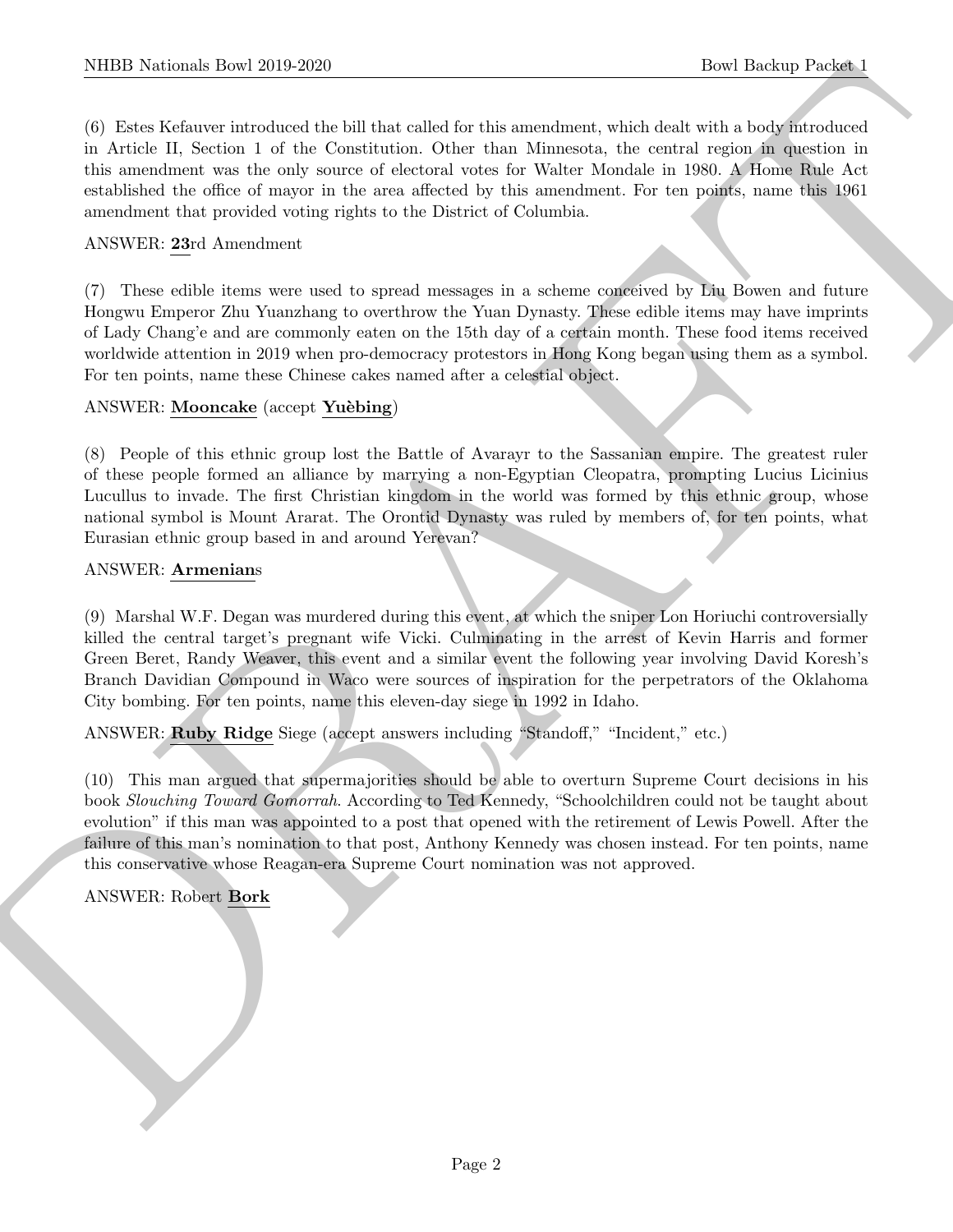# Second Quarter

SIBBI Notionals how 2019-2020.<br>
Second Quarter <br>
Second Quarter <br>
Second Quarter <br>
Second Quarter is the same of this gauge of on the dighest sets of the Awissian Associate and<br>
we cannot the Montrain CCR, dense a roots l (1) The most extreme members of this group sat on the highest seats of the National Assembly and were named "The Mountain." C.L.R. James wrote a book titled for "Black" members of this group, one of whose leaders was killed by the "Angel of Assassination," Charlotte Corday. This faction set up the Committee of Public Safety but fell in the Thermidorian Reaction. For ten points, name this faction in the French Revolution led by Maximilien Robespierre.

ANSWER: Jacobins (accept Black Jacobins)

BONUS: The Mountain, or *Montagnards*, stood in opposition to this group of relative moderates whose violent purge is considered the beginning of the Reign of Terror.

# ANSWER: Girondins

(2) Defiance of an early version of this law led to a mass migration to Cass County, Michigan. Prigg  $v$ Pennsylvania greatly weakened that early version of this law. The Wisconsin Supreme Court's refusal to enforce this law was ruled unconstitutional in Ableman v Booth. This act was called the "Bloodhound Law" by abolitionists. For ten points name this act, part of the Compromise of 1850, that required Northerners to return runaway slaves to the South.

#### ANSWER: Fugitive Slave Act of 1850

BONUS: The Fugitive Slave Law Convention was held to oppose the Fugitive Slave Act and was chaired by this noted abolitionist, the author of My Bondage and My Freedom

#### ANSWER: Frederick Douglass

(3) Relief efforts after this event were assisted by the HMS Cardiff while on narcotics patrols in the West Indies. This event uprooted nearly every tree in the Kendall region. Lawton Chiles declared a state of emergency in response to this event that, while moving toward the Bahamas, became classified as Category 5. The handling of this storm improved George H.W. Bush's approval ratings in Dade County. For ten points, name this 1992 hurricane that heavily affected South Florida.

#### ANSWER: Hurricane Andrew

BONUS: After Lawton Chiles died in 1998, this Republican won election as governor of Florida and went on to become Florida's first two-term Republican governor.

ANSWER: John Ellis "Jeb" Bush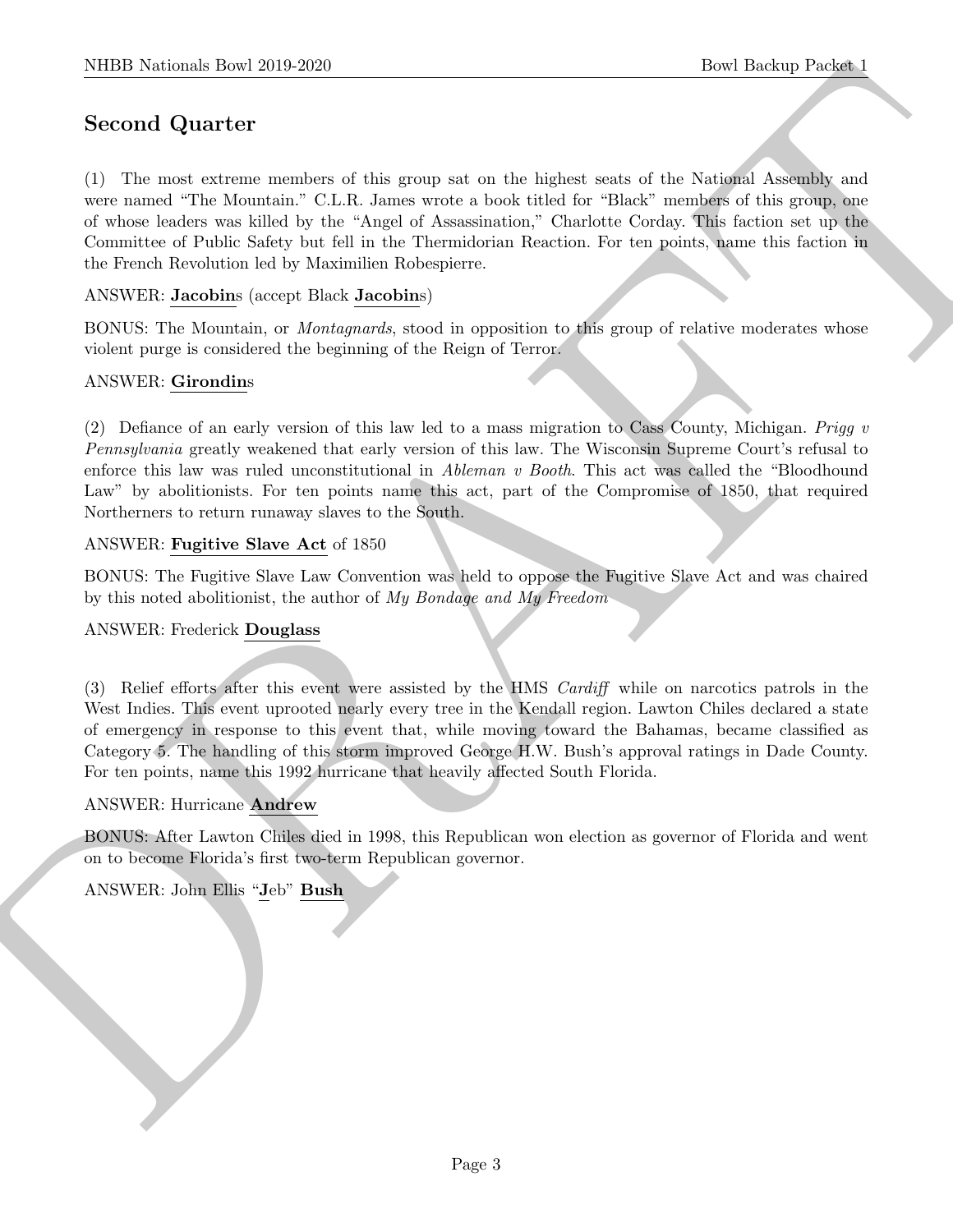NIBB Notionals how 2019-2020.<br>
The Hosting Present (b) (2019-2020)<br>
(b) In this moderation, while Boundarius between the of this corresponds the<br>strength of the strength of the Street Euckle Markov control the corresponds (4) In this modern-day country, Maha Bandula led foot-soldiers during the Battle of Danubyu. Following the collapse of the Pagan Empire, the Myinsaing Kingdom ruled this country for seventeen years. This country's Arakan and Hanthawaddy kingdoms were conquered by its Toungoo Dynasty, whose official religion was Theravada Buddhism. King Mindon founded the city of Mandalay in, for ten points, what country, whose kingdoms fought over the Irrawaddy Valley?

ANSWER: Republic of the Union of Myanmar (accept Union of Burma, accept Pyidaunzu Thanmada Myama Nainngandaw)

BONUS: This Nobel Peace Prize winner from Myanmar became a political prisoner after the military refused to hand over power when her NLD party won 81% of the seats in Parliament in 1990.

ANSWER: Daw Aung San Suu Kyi [owng-san-soo-CHEE] (be lenient on pronunciation, accept Amay Suu)

(5) A massive bronze door to a chapel at this location was designed by Lib´eral Brunant, the primary architect of this location. Cannons designed by Jean Baptiste de Gribeauval and Sylvain Valée can be seen in this location's Musée de l'Armée. A 107-foot tall church designed by Jules Hardouin-Mansart at this location is the largest in Paris. For ten points, name this former military hospital in Paris's seventh arrondissement which is the site of Napoleon's tomb.

ANSWER: Les Invalides (accept Hôtel national des Invalides)

BONUS: Also buried in Les Invalides is this Marshal of France, the Allied Supreme Commander in World War One

#### ANSWER: Ferdinand Foch

(6) This man noted, "We cannot all be Descartes or Kant, but we all want happiness" in his essay, "The Path of the Law." This man's opinion in *Buck v. Bell*, supporting compulsory sterilization, came after a 1919 First Amendment case in which this man wrote about the "substantive evils" caused by "shouting fire in a crowded theater." For ten points, name this Supreme Court justice who outlined the doctrine of "clear and present danger" in the case Schenck v. U.S.

ANSWER: Oliver Wendell Holmes, Jr.

BONUS: Holmes's opinion in *Buck v. Bell* confirmed that compulsory sterilization of those deemed "unfit" did not violate this clause of the Fourteenth Amendment which prohibits arbitrary deprivation.

#### ANSWER: Due Process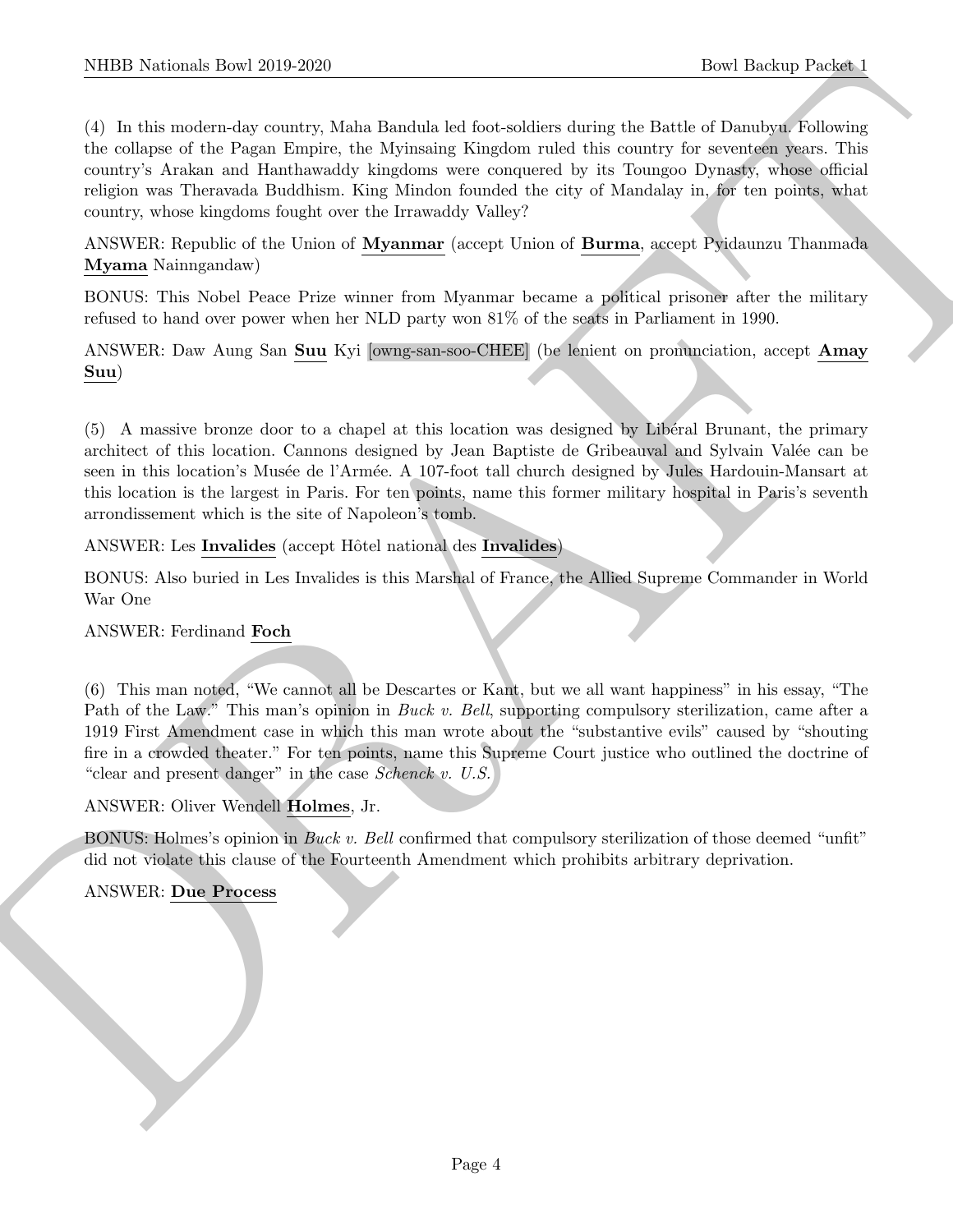NIBB Notional: Davi 2010-2020<br>
The United Social Life is actual studied with a behind to be a continue of the results of the model of Appendix<br>
The value of Correla, The Ophis Eyers describe this event is help possible if (7) A lost epic titled for this mythical event is believed to be a creation of the semi-legendary bard, Eumelus of Corinth. The Orphic hymns describe this event as being preceded by the murder of Zagreus by this event's title beings. During this event, Gaia advised Zeus to free the Cyclopes and the Hundred Handed ones. Along with the Gigantomachy, this conflict was depicted on the Parthenon Friezes. For ten points, name this war from Greek mythology, which ended with Zeus overthrowing Cronus.

ANSWER: Titanomachy (prompt on answers indicating a battle with the Titans)

BONUS: Zeus cast the Titans into this place, a deep abyss "as far beneath earth as earth is beneath heaven," named for one of Hesiod's primordial deities.

# ANSWER: Tartarus

(8) This thinker wrote that he felt "a gentle, melancholy emotion" while meditating in Michigan in his essay, "Two Weeks in the Wilderness." This man criticized the power of the legislative branch in a work he researched with Gustave de Beaumont while examining the prison system. In that work, this thinker wrote that fear arises from "soft despotism" and warned against a "tyranny of the majority." For ten points, name this French author of Democracy in America.

# ANSWER: Alexis de Tocqueville

BONUS: Tocqueville succumbed to this infectious disease that also killed John Keats and Eleanor Roosevelt, historically referred to as "consumption."

ANSWER: Tuberculosis (accept TB)

# Third Quarter

The categories are  $\dots$ 

- 1. Harlem
- 2. Post-Franco Spain
- 3. Zionism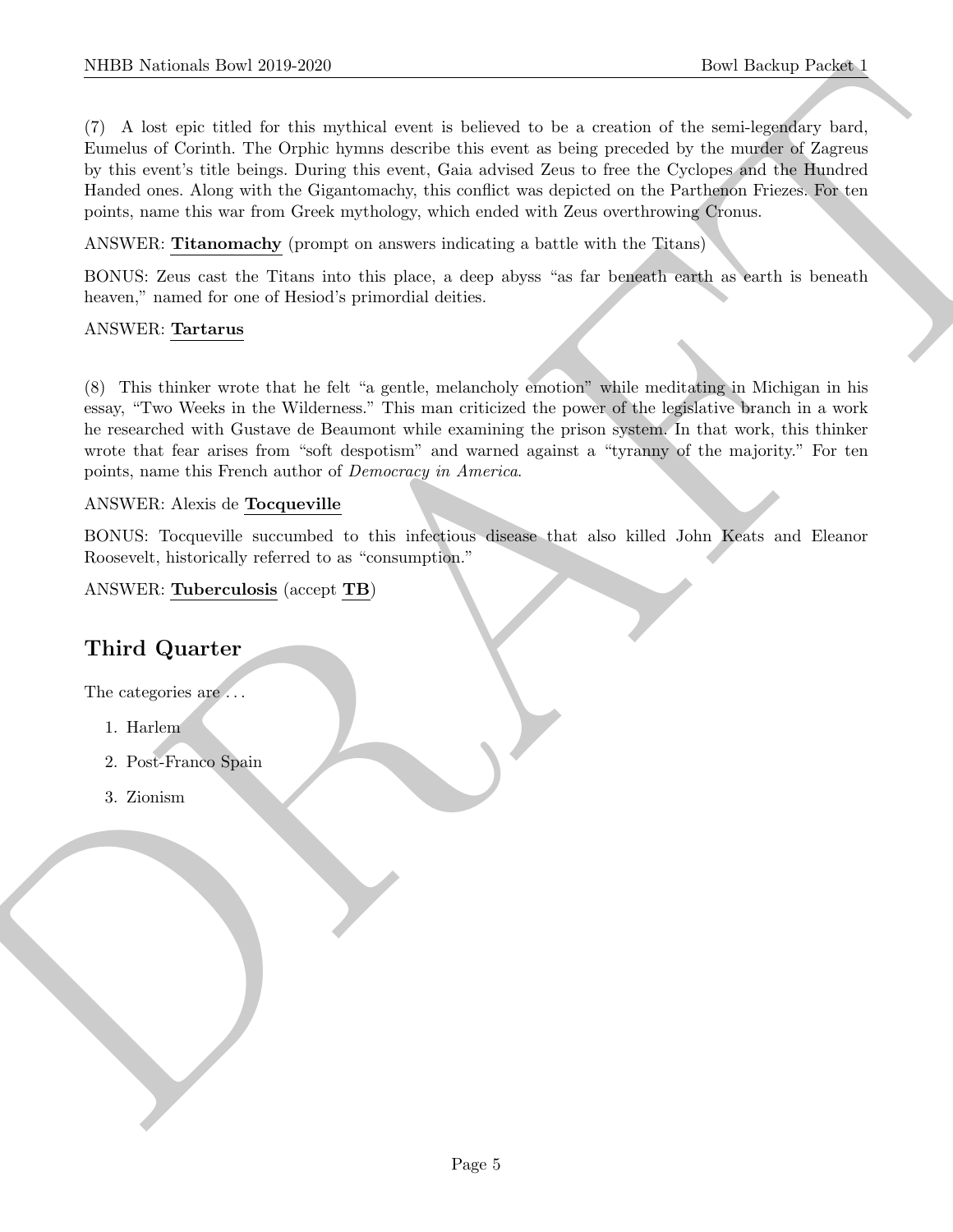# Harlem

Name the...

(1) City that contains the neighborhood of Harlem

# ANSWER: New York City [accept NYC]

(2) Period of artistic explosion that featured figures like Langston Hughes

# ANSWER: Harlem Renaissance

(3) Mass movement of African-Americans from the South to neighborhoods like Harlem

# ANSWER: The Great Northward Migration (accept Black Migration)

SIDDI Neidonal: Boeil 2019-2020<br>
Hotel Boeilne<br>
Hotel Schen (1) Chy that current<br>in the architectrical of Harter Care (2) (1) Chy that current<br>
(2) Portical of a state exploration that the neural direction are shown in th (4) Civil rights organization that awards the Spingarn Medal and operated one of its largest chapters in Harlem

# ANSWER: NAACP (accept National Association for the Advancement of Colored People)

(5) Common nickname for East Harlem due to its predominantly Latin American population

#### ANSWER: Spanish Harlem

(6) Civil rights leader who founded the Brotherhood of Sleeping Car Porters while living in Harlem

# ANSWER: A(sa) Philip Randolph

(7) Surname of pastor, Adam Clayton, who served Harlem in Congress and names Harlem's tallest building

#### ANSWER: Powell

(8) African-American woman who stabbed Martin Luther King, Jr. with a letter opener at a Harlem book signing

# ANSWER: Izola Curry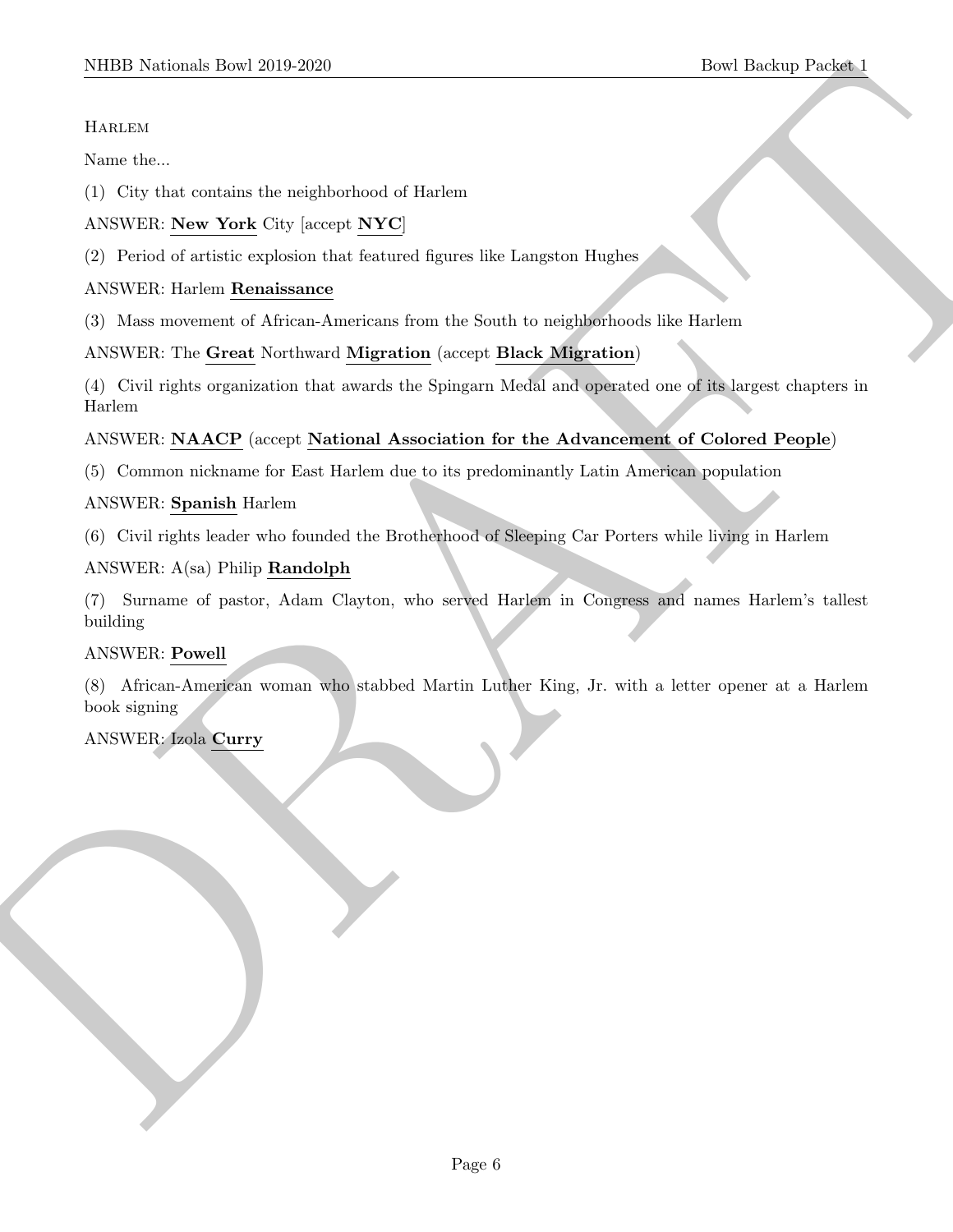#### Post-Franco Spain

After the death of Francisco Franco...

(1) This autonomous region tried to leave Spain numerous times, including in a 2017 referendum

# ANSWER: Catalonia

(2) This political faction of his lost power after defeating the Liberals in the Spanish Civil War

# ANSWER: Nationalists

(3) This far-right party with a name meaning "voice" gained some seats in 2019

# ANSWER: Vox

(4) This monarch came to power and oversaw the Spanish transition to democracy

# ANSWER: Juan Carlos I

(5) This Socialist served as Prime Minister from 1982-96

# ANSWER: Felipe González

MIDD Notional: Deal 2019 2209<br>
Post-Packaco Stats<br>
Andre de stats of Francisco Franco.<br>
Andre de stats of Franco Franco.<br>
ANNY RE Contaction Francisco Franco.<br>
ANNY RE Contaction of the fact power and one show in the state (6) SEAT [SAY-aht] helped Spain's economic miracle by making these products in cooperation with Volkswagen

# ANSWER: Cars (accept automobiles)

(7) This 1981 coup against the democratic election of a Prime Minister was defeated

ANSWER: 23-F coup (accept Tejerazo)

(8) Morocco held this demonstration, giving them control of most of Spanish Sahara

# ANSWER: Green March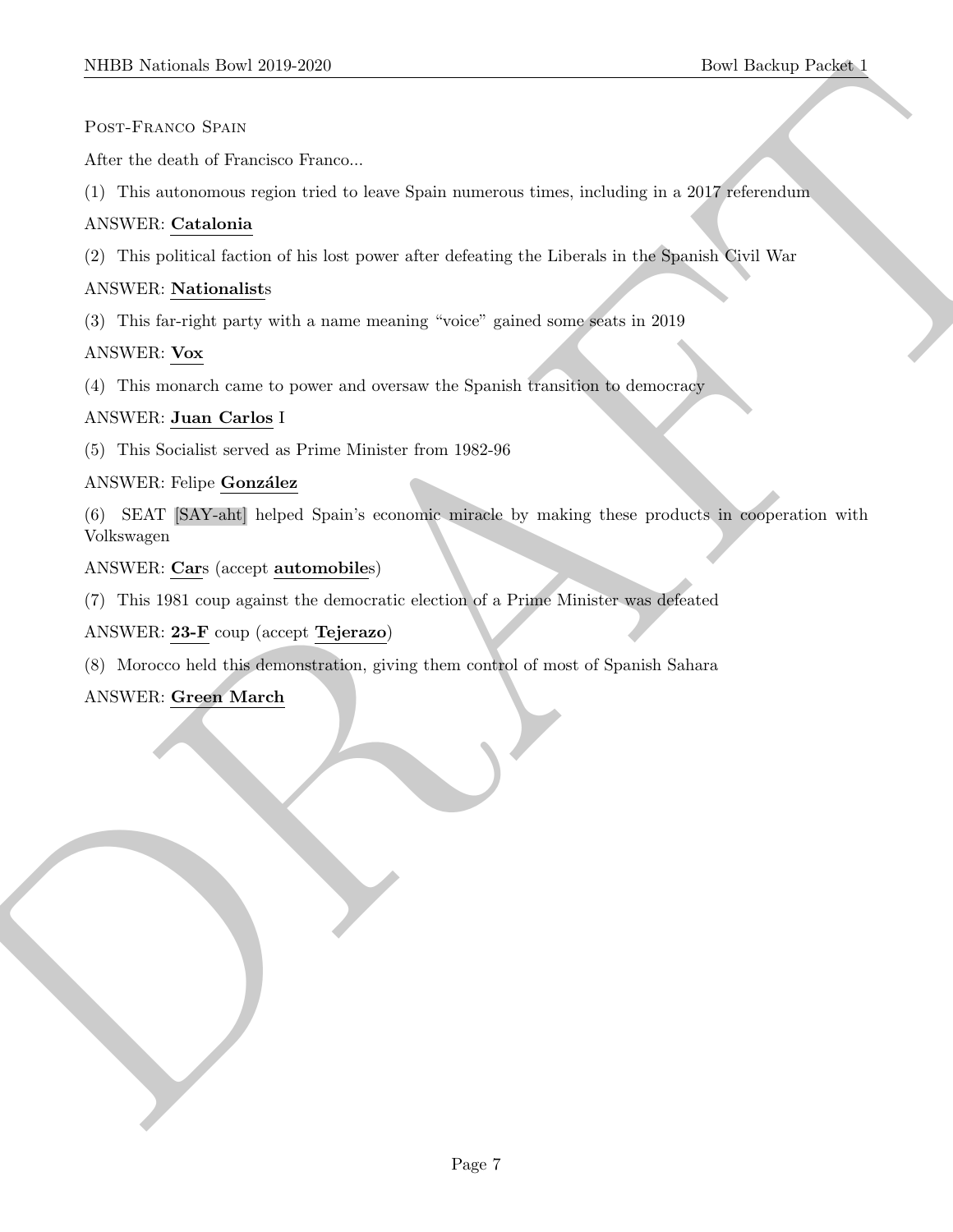# Zionism

Name the...

(1) Country established as a Jewish homeland

# ANSWER: State of Israel

(2) Year in which that country was founded and fought the Arab League in a war

# ANSWER: 1948

(3) Father of Zionism and first president of the World Zionist Organization

# ANSWER: Theodor Herzl

(4) British Prime Minister who names a declaration pledging support for a Jewish homeland

# ANSWER: Arthur Balfour (accept 1st Earl of Balfour)

(5) British banking family whose member Lionel was the recipient of that declaration

# ANSWER: Rothschild

(6) Tenet of zionism that refers to Jews immigrating to Israel, defined literally as "going up"

# ANSWER: Making aliyah

SIDDI Notional: Deel 2019-2020<br>
Zorsuzz<br>
Zorsuzz<br>
2008-2021<br>
2008-2022<br>
Now the signal distribution of the street of the street of the street of the street of the street of the street of the street of the street of the st (7) British Zionist leader and first president of Israel who met with President Truman to obtain US support

# ANSWER: Chaim Azriel Weizmann

(8) Odessa-born Zionist leader who founded Revisionist Zionism and co-founded the Jewish legion

# ANSWER: Ze'ev Jabotinsky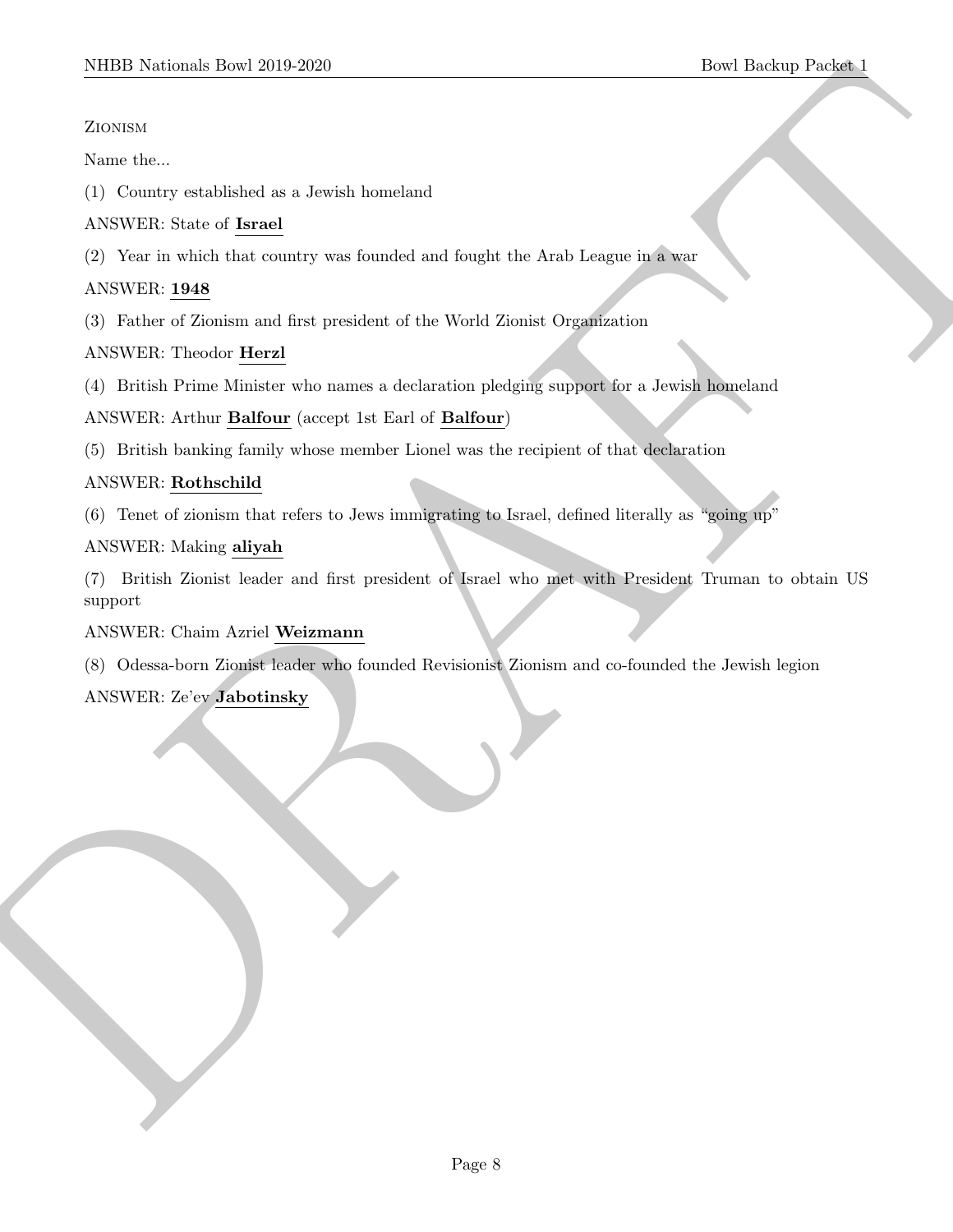# Fourth Quarter

NIBB Notional- how 20:0 2020<br>
Down Hochima, the set in the set of the first of the set of the set of the set of the set of the set of the set of the set of the set of the set of the set of the set of the set of the set of (1) During this event, posters that read "I AM A MAN" were created. This event was sparked by the death of Echol Cole and Robert Walker. Jerry Wurf was a local NAACP leader arrested during this event. That prompted one man to give a speech during this event in which he said he "may not get  $(+)$  there with you" but that he had "seen the promised" land." In the aftermath of this event, which led to the  $(*)$  "I've Been to the Mountaintop" speech, James Earl Ray committed a felony. For ten points, name this 1968 strike that shortly preceded the assassination of Martin Luther King.

ANSWER: 1968 Memphis Sanitation Strike (accept answers indicating a strike of sanitation workers in Memphis)

(2) A 1981 bill to make this man an honorary citizen of the United States was sponsored by Congressman Tom Lantos. This man studied architecture at the University of Michigan before he became an employee of a branch office of the Holland Bank in Haifa. This man was reported to have died in  $(+)$  Lubyanka two years after being arrested by the Soviets. This diplomat is believed to have been arrested due to his work for the (\*) CIA while in Budapest. For ten points, name this Swedish special envoy to Hungary who saved thousands of Jews during the Nazi occupation.

#### ANSWER: Raoul Wallenberg

(3) Wally Herbert challenged this man's claims in Noose of Laurels, and such claims of falsification are supported by pieces of loose paper inserted in a journal. With twenty-three other men, including Ross Gilmore Martin, this man set out from Bartlett Camp to  $(+)$ race north. Frederick Cook claimed to have reached this man's goal a year earlier. This explorer was accompanied by his "first man," who wrote  $(*)$  A Negro Explorer at the North Pole. This companion of Matthew Henson has been the subject of controversy over whether he reached the North Pole first. For ten points, name this American explorer.

#### ANSWER: Robert Peary

(4) This empire was deceived at the Battle of Parwan when straw warriors were used by Shigi Qutugu. In this empire's city of Otrar, Governor Inalchuq's arrest of all Mongol caravans led to an invasion. The last ruler of this empire was Jalal al-Din Mingburnu, whose city of Urgench faced a massacre in which  $(+)$  50,000 enemies were given the task of killing 24 people each. Anushtegin Gharchai founded this Central Asian empire, centered south of the Aral Sea near the (\*) Karakum desert. For ten points, name this medieval Persian empire of Mamluk origin that collapsed when it was crushed by Genghis Khan.

ANSWER: **Khwarazmian** Empire or Dynasty (accept **Khwarezmid** Empire or Dynasty, accept Anushtegin Dynasty before mentioned, accept **Khrarazmia**n shahs or kings)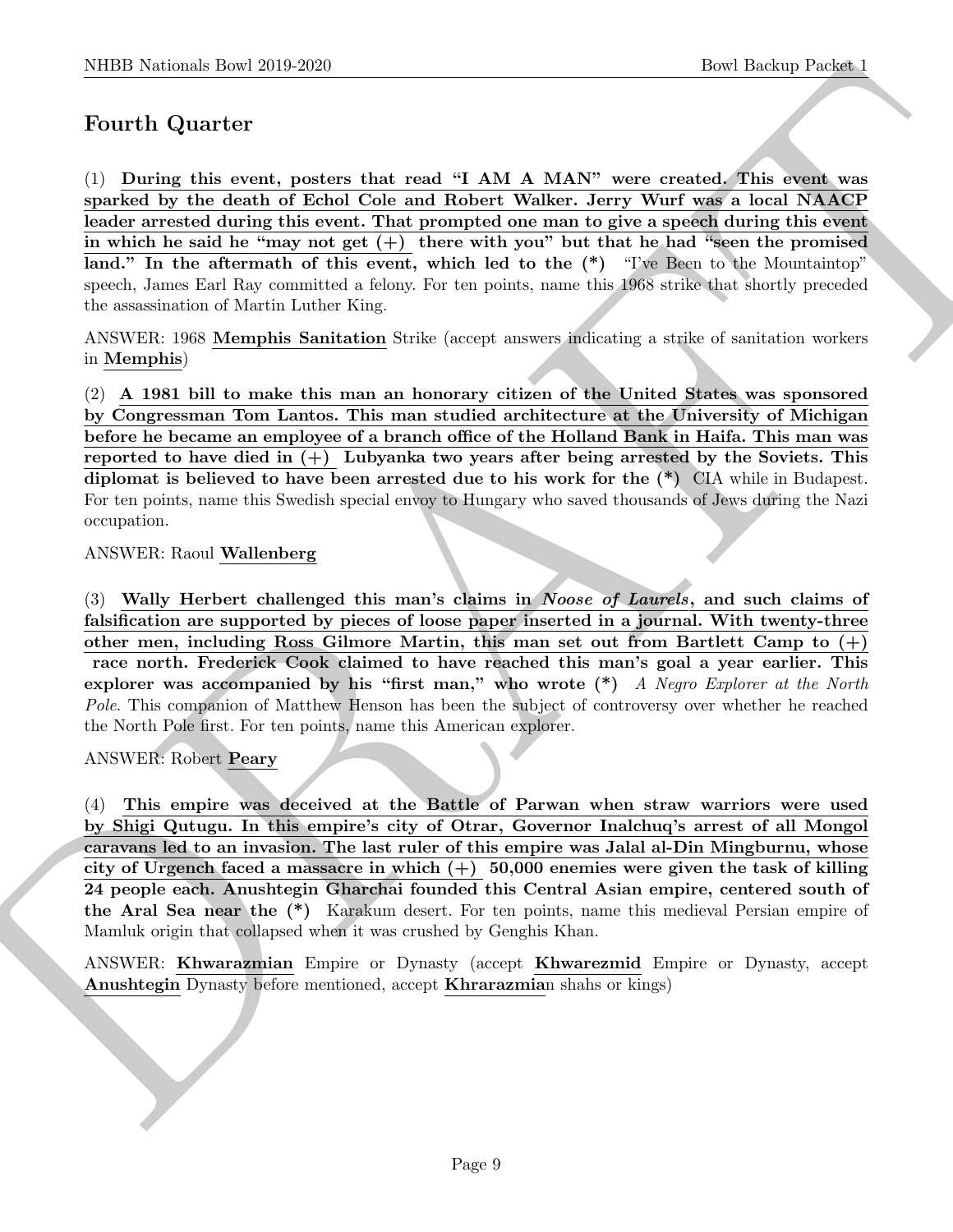(5) Heinz Valk coined the name for these events, and one of the outcomes of these events was recognized by Iceland before any other nation. During these events, the  $50<sup>th</sup>$  anniversary of the signing of the Molotov-Ribbentrop Pact led to a 2 million person  $(+)$  human chain. The epic hero Lacplesis inspired a rock opera popularized during this event that also included Alo Mattisen's "Five Patriotic Songs" at the (\*) Tartu Pop Festival. Lasting from roughly 1987 to 1991, for ten points, give the common name for a series of events that contributed to the independence of the Baltic states.

#### ANSWER: Singing Revolutions

(6) This man won 38 of the 44 cases in which he represented the U.S. government as Solicitor General. This man filled the vacancy when Harlan Fiske Stone was appointed to replace Charles Evans Hughes as  $(+)$  Chief Justice. That occurred four years before this man was made chief prosecutor of a set of proceedings whose targets were executed or sent to (\*) Spandau Prison. Pressing charges against men like Hermann Goring, for ten points, name this attorney and Supreme Court Justice who represented the U.S. at the Nuremberg Trials.

ANSWER: Robert H(oughwout) Jackson

NIBER Noticeals how 2019-2020<br>
Cost the summarized temperature and one of the cost theorem for the second of the second of the second of the second of the second of the second of the second of the second of the second of (7) Palladiy Kafarov was the first to translate one work with this title from Chinese and bring it to the west. The writer of another work with this title told of the Italian campaigns of Belisarius in his The History of the Wars. One of these works with this title is the oldest surviving work in a language based in the  $(+)$  Khalka dialect. The other work with this title describes a scene in a theatre where trained geese ate food off of Empress (\*) Theodora. For ten points, give the title of these works, one of which is a Mongol chronicle and the other of which was written by the Byzantine scholar, Procopius.

#### ANSWER: Secret History (accept The Secret History of the Mongols)

(8) During this event, scholar Eduard Goldstücker tested one leader's commitment to the freedom of the press when he criticized President Antonín Novotný on national television. During this event, journalist Ludvík Vaculík [VATS-oo-leek] released a manifesto called (+) "Two Thousand Words." In the aftermath of this event, Gustav Husak [HOO-shock] instituted the "normalization" period. During this period, (\*) Alexander Dubcek [DOOB-check] tried to institute "Socialism with a human face." For ten points, name this period of political liberalization and protests in the capital of Czechoslovakia.

#### ANSWER: Prague Spring